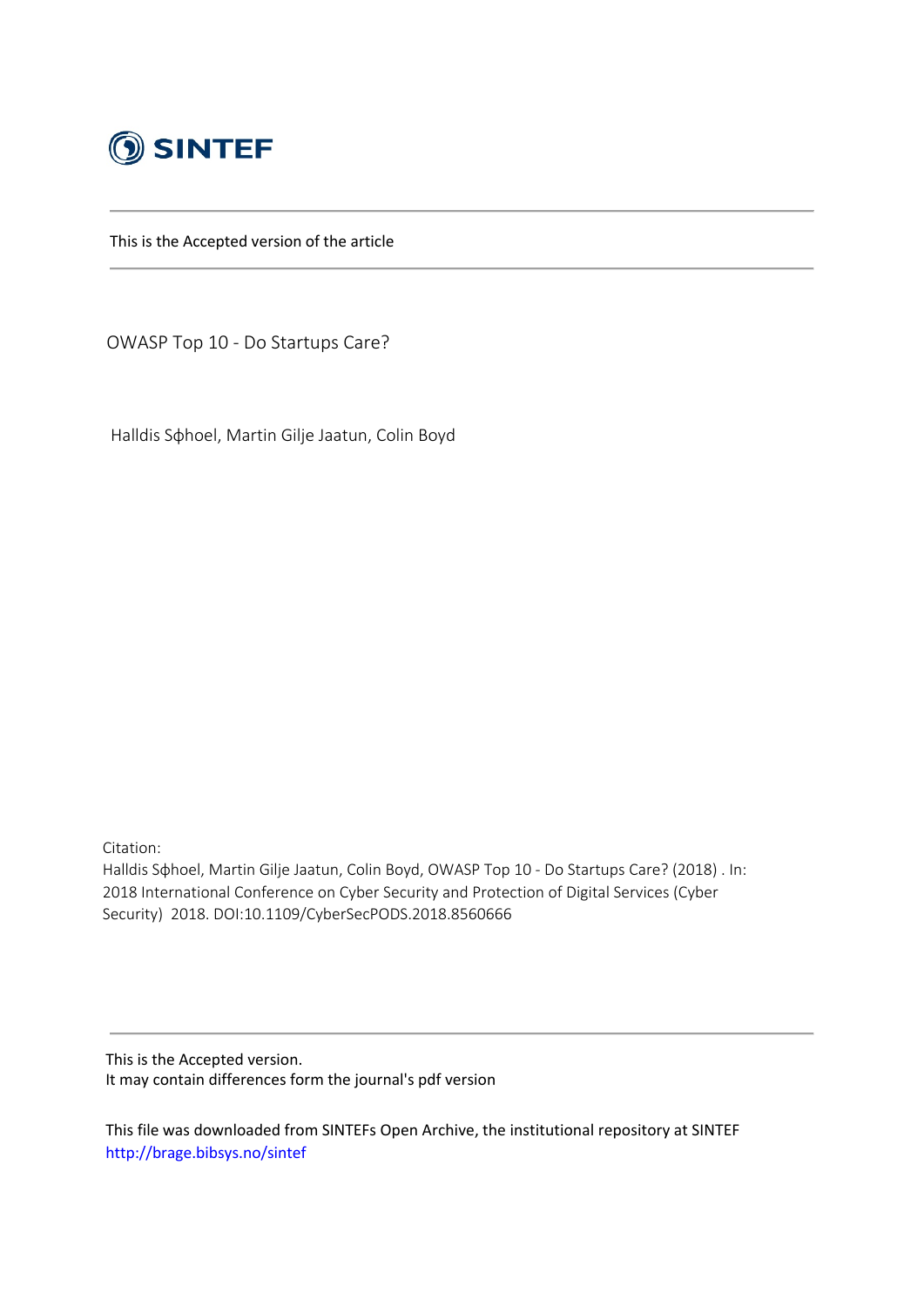Presented at Cyber Sciences 2018, Glasgow. Copyright IEEE/C-MRiC Final version available from http://ieeexplore.ieee.org

# OWASP Top 10 - Do Startups Care?

Halldis Søhoel BEKK Consulting Postboks 134 Sentrum NO-0102 Oslo, Norway

Martin Gilje Jaatun SINTEF Digital NO-7465 Trondheim, Norway

Colin Boyd IIK, NTNU NO-7491 Trondheim, Norway

*Abstract*—In a cut-throat world where time-to-market can be the difference between success and failure, it can be tempting for startups to think "let's get it to work first, and then we'll worry about security later." However, major security flaws have killed more than one startup. This paper studies a small sample of 5 IT startups that offer services via the web, to determine to what extent they are aware of and can handle the OWASP top 10 threats.

## I. INTRODUCTION

"The Internet of half-baked Things is upon us" the security expert Marcus Ranum states on the Silver Bullet podcast [1]. Today we are putting chips in everything. This results in the existence of major unused and poorly secured computing capacity connected to the internet. At the same time Apple and Google have had great success with open development environments opening the door to the software developing world to anyone willing to learn coding. And people are willing; every month hundreds of thousands of new apps and web services with varying quality appear online. We are using these services to solve our needs in every aspect of our everyday lives; sleeping, eating, traveling and shopping. Consumers rarely ask questions about the security of these systems.

According to Steve Bellovin, "any program, no matter how innocuous it seems, can harbour security holes" [2]. A statement that was nicely illustrated on October 2016 when a DOS attack on the internet infrastructure provider, Dyn [3], resulted in downtime for Twitter, Netflix and several other high-profile web pages. It turned out that the attack was performed by a botnet of poorly secured IoT devices such as web cameras, video recorders and surveillance cameras.

As web usage increases and becomes part of our day to day life, compromising these systems become increasingly rewarding. Attackers no longer need physical access to the victims, they can attack more than one at the same time and the possibility of being caught and brought to justice is minimal.

In any other science discipline, the first thing you learn is the consequence of making mistakes. They teach you that poorly designed buildings or bridges may cause great disasters. In computer science, the focus is quite different. In fact, at many universities and university colleges, although security courses are offered, they are not a mandatory part of the ICT programs, leaving many graduates without the most basic knowledge about security [4]. The attitude among some developers seems to be that "as long as it functions the intended way, everything

is fine". The problem arises when hackers start using the system in an unintended way.

How secure are all these rapidly appearing services? This paper will contribute to answering that question. Specifically, we will investigate how well security is maintained in five start-up companies. Startup companies are an interesting group to explore because there are no formal requirements to who can start an IT-company. Anyone willing to learn how to code can start a business.

Another reason to think that security might be neglected in startups is that building software is expensive and startups do not have the resources to invest in anything that will not bring them closer to the next round of financing. McGraw and Ranum believe that the core of the problem is that the software industry is more rewarding to people that are a part of the problem, rather than those that are a part of the solution. If companies spend that extra time and resources on creating good, secure software, they will get delayed in the release cycle. Especially for startups this can mean life or death for the business.

On the other hand startup companies have two major advantages; their high motivation drive them to make better products, and because they are small in size they can quickly adapt to secure development life cycles. In fact, smaller companies implement secure development life cycles at a higher rate than larger companies, likely because they have fewer decision levels and are less prone to bureaucracy [5].

Literature suggests that startups manage to make secure applications even when their knowledge level indicate differently [6]. There can be two reasons for this; because they are highly motivated and personally invested in the product they put in the extra effort to do it right. Another reason may be that high profile companies like Microsoft, Google and Facebook are making available complete functionality that take care of critical transactions, and provide secure sample code that help developers make more secure applications.

Different applications have different security needs based on the sensitivity of the information stored and the consequences of the transactions the application is used for. Some applications can accept a higher risk than others. To evaluate this we cannot only look at the technical aspects, but need to consider the threats and the business values of the system. There needs to be compliance between the security needs and the security achieved.

The Open Web Application Security Project (OWASP) top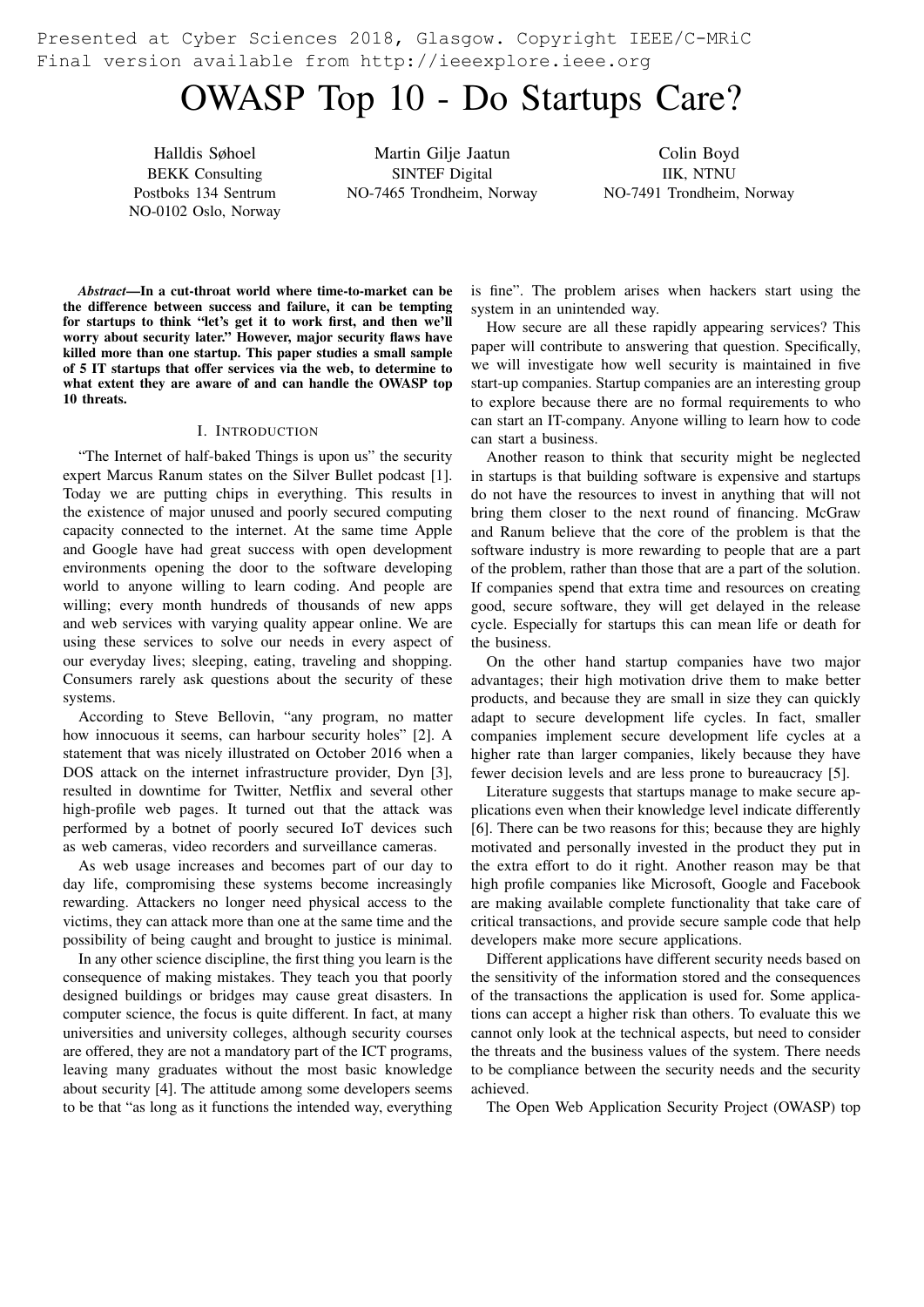ten constitute a consensus among security experts of the ten most critical web vulnerabilities on the web today. A test plan based on this list will provide technical insight on the security of the applications.

The remainder of this paper is organised as follows: In Section II we present relevant background, with related work in Section III. We present the method employed in Section IV, and the participating companies in Section V. We discuss our findings in Section VII, and conclude in Section VIII.

#### II. BACKGROUND

One of the awareness documents provided by the Open Web Application Security Project (OWASP) community is the ten most critical web application vulnerabilities. The latest version that received consensus by the start of this project is the OWASP top 10 2013 [7]. The list was developed through analysing 500,000 vulnerabilities found in thousands of applications. The vulnerabilities are rated based on number of occurrences, exploitability, detectability and impact. The 2013 ranking is listed in Table I.

| A1: Injection                                   |
|-------------------------------------------------|
| $A2$ : Broken Authentication                    |
| A3: Cross-Site Scripting (XSS)                  |
| A4: Insecure Direct Object References           |
| A5: Security Misconfiguration                   |
| A6: Sensitive Data Exposure                     |
| A7: Missing Function Level Access Control       |
| A8: Cross-Site Request Forgery (CSRF)           |
| A9: Using Components with Known Vulnerabilities |
| A10: Unvalidated Redirects and Forwards         |
|                                                 |

TABLE I OWASP TOP 10 2013

OWASP top 10 2017 was released in the spring 2017, but was later pulled back as the community disagreed on its validity. The final version was finally published on October 20, unfortunately too late to be part of this project. In the 2017 release two of the vulnerabilities from 2013, A8 and A10, were retired, and A7 and A4 were merged into one under "Broken Access Control". There are three new vulnerabilities added; XML External Entities (B4), Insecure Deserialization (B8) and Insufficient Logging & Monitoring (B10). OWASP top 10 2017 is listed in Table II.

There has been quite a lot happening on the application development front the last 4 years. Microservices, RESTful APIs and Single Page Applications have completely changed the architecture of web applications and come with their own set of security challenges. The fundamental technologies have changes and are now dominated by new web frameworks such as Angular and React [7]. Many of the vulnerabilities are rearranged. Luckily all the vulnerabilities from OWASP top 10 2013 are still relevant, only two were taken off the list due to low occurrences. However, they are still among eight

vulnerabilities in the 2017 release under "Additional Risks to Consider". B4, B8 and B10 from 2017 were not tested in this project.

| B1: Injection                                    |  |  |  |  |  |  |
|--------------------------------------------------|--|--|--|--|--|--|
| B2: Broken Authentication and Session Management |  |  |  |  |  |  |
| B3: Sensitive Data Exposure                      |  |  |  |  |  |  |
| B4: XML External Entities (XXE)                  |  |  |  |  |  |  |
| B5: Broken Access Control                        |  |  |  |  |  |  |
| <b>B6</b> : Security Misconfiguration            |  |  |  |  |  |  |
| B7: Cross-Site Scripting (XSS)                   |  |  |  |  |  |  |
| B8: Insecure Deserialization                     |  |  |  |  |  |  |
| B9: Using Components with Known Vulnerabilities  |  |  |  |  |  |  |
| B10: Insufficient Logging & Monitoring           |  |  |  |  |  |  |
|                                                  |  |  |  |  |  |  |

TABLE II OWASP TOP 10 2017

#### III. RELATED WORK

A secure development lifecycle (SDL) is a term used for addressing security throughout the software development process and implementing security activities through all phases of development. Another, and perhaps more precise, term used to describe this is Secure Software Development Life cycle (SSDL). Today there exist different methodologies to achieve this; Microsoft SDL, Microsoft SDL Agile, open-SAMM (software assurance maturity model) and Comprehensive Lightweight Application Security Process (CLASP). Because there were so many different opinions and approaches, The Building Security In Maturity Model (BSIMM) was started to describe "existing software security initiatives"[8].

A survey by Errata Security [5] showed that 81 % of the asked companies had heard about the methodologies, however only 30.4 % were using them. When asked about why they did not use them 23.9 % provided that they were too time consuming, 15.2 % that they required too many resources and 4.3 % that they were too expensive.

The survey also showed that smaller companies implemented secure software development life cycles at a higher rate than larger ones. This is natural as smaller companies are more flexible because they do not have as many decision levels and protocols to follow.

## *A. Software Security in Norwegian organizations*

Two studies have recently been conducted to determine the state of practice in Norwegian organizations with regard to security. Nicolaysen et al. [9] studied the software security initiatives of six companies using agile software development methodologies and Jaatun et al. [10] studied 20 public Norwegian organizations developing software.

Consistent with the Errata survey, Nicolaysen et al. [9] found that very few of the companies were utilizing methodologies for creating secure software. The developers had no formal training in developing secure software and very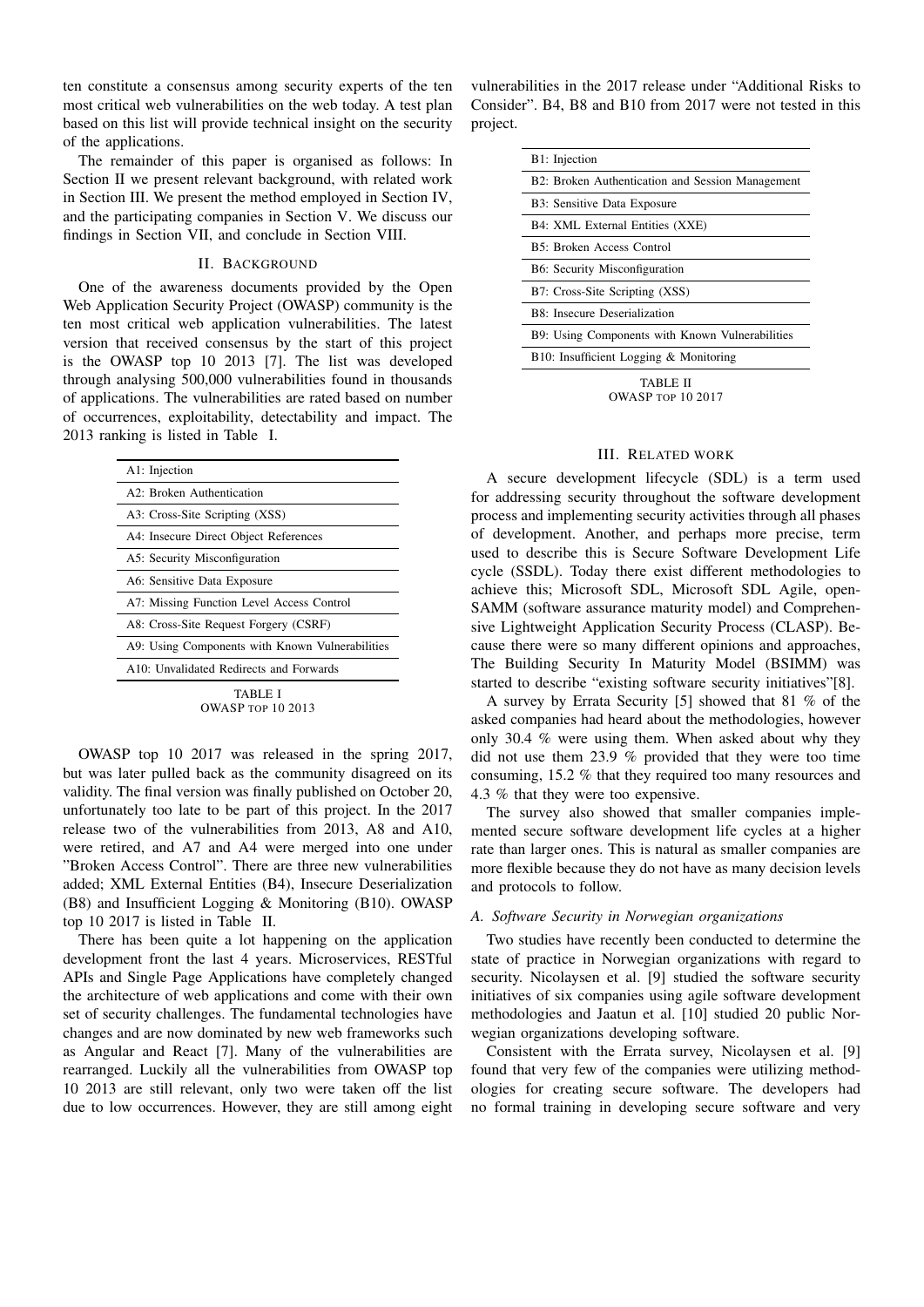few were concerned about security. Functionality was often prioritized over security.

The study conducted by Jaatun et al. [10] showed big variations in the number of security activities being performed. Out of the 112 activities [11] the organizations were asked about, one organization did only nine, while another did 87. On average the organizations did 44 out of the 112 activities. The study also revealed that few of the organizations were using a systematic approach to create secure software and the activities being done depended on initiatives from individuals. Also developing secure software was not a priority, instead the organizations were relying on infrastructure to solve the security needs.

# *B. Software security in applications made by Silicon Valley start-ups*

Bau et al. [6] conducted an experiment where 19 Silicon Valley start-ups and 8 hired freelancers were asked to take a basic software security quiz and submit an application. The security of the applications were then tested through static analysis and penetration testing.

The results from the quiz showed that the scores for the startups were very dispersed. Some of them scored close to 100 % while others knew less that 50 % of the questions. The startups also did slightly better on the quiz than the freelancers, but not statistically significant, hence their knowledge level were concluded to be the same.

The testing showed that the startups made significantly more secure applications than the freelancers. Furthermore, the negative correlation between the quiz score and the number of vulnerabilities found were also bigger among the startups. This means that the startups did a better job at using their security knowledge in practice and implementing what they knew.

The tests also showed that in many cases the startups were successful in developing secure code even in areas where they had failed on the quiz. This shows that even in areas were they lacked knowledge they were able to figure it out and implement it in a correct and secure way. Bau et al. [6] believe that there are two factors contributing to these facts; the startups are more motivated and invested to make good solution, and often developers use frameworks or copy-paste secure code which may "save them". One example of this was one of the freelancers that answered on the quiz that a secure way to store a password was in plain text; still, in the application delivered he had hashed the password with a salt.

#### IV. METHOD

To answer the research questions a handful of techniques have been selected.

#### *A. Literature study*

The Literature study started with a search on Google scholar for material relevant to the topic. Then the references of the sources found was followed, and a search for additional material by relevant authors was made. The background study is a historical review showing how traditional computer security

has evolved into the approaches seen today and how these are used in web application security. The related work section presents work that is relevant for this project.

#### *B. Interview*

A semi-structured interview with company representatives was performed. The idea was to have a somewhat free conversation, where the representatives talked about their application and their process. A list of topics necessary to go over was planned beforehand. The companies would talk about each topic and some follow-up questions were asked when necessary. The goal was to determine if and how they work with security, establish the business context, listen to their thoughts around the risks connected to the application and get a picture of how familiar they were with the OWASP top 10.

#### *C. Testing*

To find out if any of the applications are exposed to the OWASP top 10, vulnerability testing was performed. There are two possible techniques to test for security holes; Blackbox testing and white-box testing.

*a) Black-box testing:* (or penetration testing) is based on penetrating the running application from a user perspective. This means that the tester has no special privileges or prior knowledge of the application other than that available for everyone. This is the approach most similar to a real attack scenario where an adversary is trying to compromise the application. The tester adapts the mindset of an attacker and explore real security holes instead of hypothetical ones. The disadvantage of this approach is that the discovery of some vulnerability using this method establishes with certainty that the vulnerability exists, however if a vulnerability is not found this is no proof that it is not there. Also, the success of the testing relies upon the skills of the tester and it is assumed that the skills of the attacker does not exceed these.

*b) White-box testing:* extends penetration testing by reviewing the source code looking for security flaws. This approach is quite time consuming and require high expertise as some logical flaws may require detailed knowledge of the workings of the entire system. The testing can either be done manually or automatically by using automated tools.

Austin and Williams [12] found that in order to fully disclose the state of security in an application, multiple techniques should be used. They found that the different techniques discovered very different types of vulnerabilities. Automated penetration testing was found to be the most effective way of finding vulnerabilities. However, the tools sometimes produce false positives and each vulnerability needs to be verified manually. Manual penetration testing was the best approach at finding architectural flaws and automatic static analysis was better at finding implementation bugs. To get the full picture of the security it is recommended to use all three techniques.

The technique used in this project is a combination of automated penetration testing and systematic manual penetration testing. Testing followed a test plan developed to cover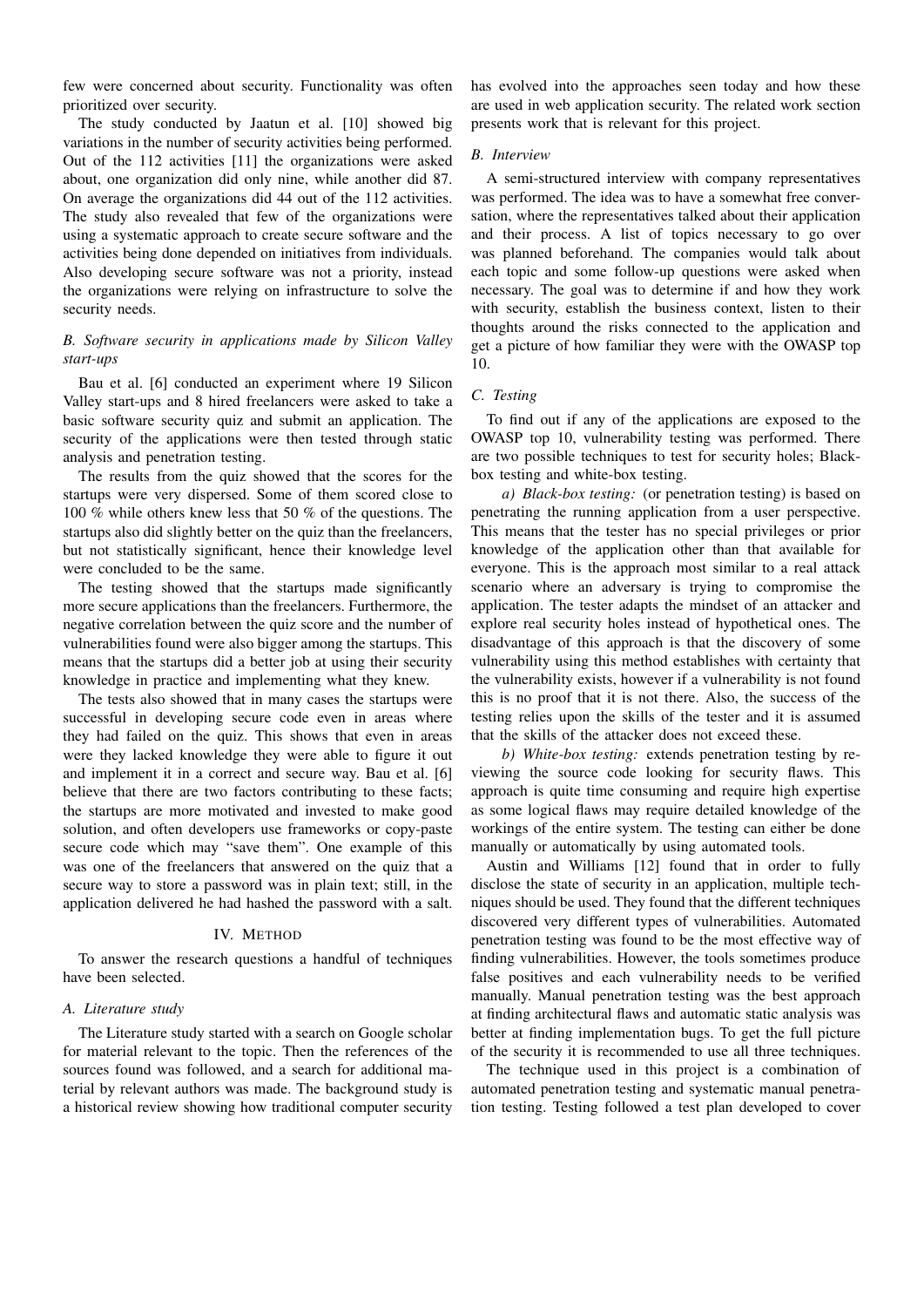OWASP top 10, and multiple tests were done for each. The advantage of following a test plan is that by the end of testing the tester is confident that all vulnerabilities are covered. For some of the vulnerabilities there exist useful tools to get a quick assessment. The vulnerabilities found must then be verified manually if they pose a real threat. For other OWASP top then vulnerabilities, for example "Broken Authentication and Session Management" that are of an architectural nature, manual testing was mostly used. The tools used were Burp Suite, Whatweb, Netcat, Dirbuster, Nikto, openSSL and Nmap. All tools were available on Kali Linux.

*D. Evaluation/recommendation of relevant tools and resources*

Based on the experience gained during testing, a set of tools and resources is recommended according to the following criteria:

- *The tools should be free or not too costly*; start-ups often do not have a lot of resources to pay for expensive tools.
- *They should be quick and easy to install and use*; for non-experts whose main priority is developing a good application, it should be easy and intuitive to get started with security improving tools.
- *There should be a limited amount of tools to cover all of OWASP top 10*; the collected set of tools should cover all of OWASP top 10 but the number should be limited to make it both easier and faster to get acquainted with all.
- *One should not need to be an expert in order to benefit from the tools*; the recipient is a non-expert.
- *The tools should give a limited number of false positives*; If the tools gives too many false positives, verifying all positives get more time consuming than manual testing.
- *The tools should be well documented*; This is important for accelerating the learning process and making the tools useful in less time.

## V. COMPANY CONTEXT

This chapter provides some context about the companies. Section V-A presents the five applications and the start-ups behind them. In Section V-B the insight gained from the interviews are presented.

#### *A. The five participating start-ups*

To take part in this study five very diverse start-up companies have been recruited. Some store very sensitive and critical information about their users, while others are less critical in the sense that compromising the site will not have major consequences for the users. Some of the start-ups have a lot of knowledge and experience about web development and security, while others are more inexperienced and "learn-bydoing". One of the companies do not develop the application themselves but have outsourced all coding to a foreign firm. The founders of this company all have backgrounds in business and management.

Company A is a B2B business delivering a time management and project management systems to companies. The site

stores sensitive information about their customers such as customer relationships, invoices and personal information about the employees such as national identities, bank accounts and e-mails. The founders all have backgrounds in business and management and have outsourced development to a foreign company.

Company B is a crowd-sourcing website for educational materials. The users are generating content in the form of Q/A, quizzes and discussions. What each user is allowed to do depends on the level of privileges. A user acquire higher privileges by contributing to the site and getting up-votes from other users. It is also possible to visit the site as a guest user. The company consists of 4-5 student studying computer science and related fields.

Company C is an open source project for online booking of laundry facilities. The users can create laundries and invite tenants to book machines. The start-up consist of 4 software development engineers with experience with web development and security. The application is a hobby project beside full time jobs.

Company D provides a communication solution for medical personnel, patients and dependents. It stores highly sensitive and personal information about patients connected to a medical institution. The content can be of the form of pictures, videos, texts or timetable of patient, routines and even when the patients last went to the toilette. One of the things that make this site so critical is that many of the patients are not legally competent and cannot consent to their information being made public. It is therefore important to protect this group form being exploited. The application was developed as an alternative to publishing and sending this information through Facebook.

Company E provides tutoring services for children in primary school. The tutors have to upload a certificate of good conduct form the police and their diploma on the web site. The students enter what grades they have in the subject they want tutoring in what grade they want to achieve. Also the students enter payment information. The founders have degrees in computer science and related studies.

#### *B. Interviews*

During the interviews, the companies were asked about what their most important business assets were, and we performed a risk analysis of their application. We wanted to know what was critical to protect on the page, who the threat agents were and what the worst-case scenario is if the application were to be attacked. They were also asked about how they worked with security. In the end we went through the OWASP top 10 to see if they had any knowledge about them, and determine which ones were the most relevant to protect their specific assets.

Company A: During the interview we agreed that their most critical assets are the sensitive information about people and businesses, and leakage of this information would lead to end of business for the start-up. The most critical vulnerabilities are those connected to authentication and access control.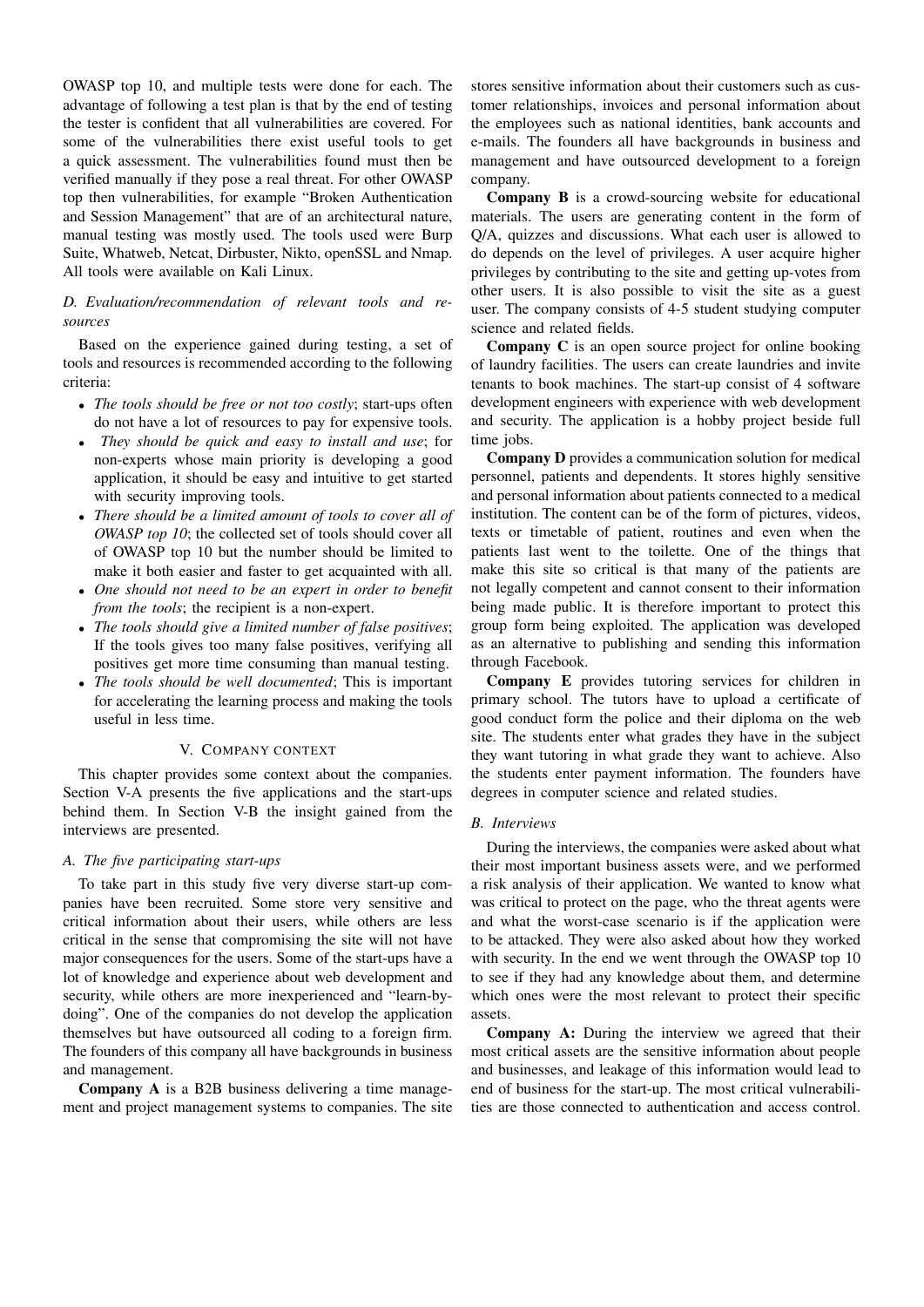They said that until now the priority has been on functionality and creating a working application, but now that they have real customers they want to focus on making the application secure. From the OWASP top 10 only injection attack was known to them. They have no idea whether their application is secure or not and has so far not been doing any security activities. It is clear that the founders are eager to deliver the best possible product to their customers and that they now realize that security is a part of that.

Company B: There is no sensitive information on the page that is not already open for everyone to see. Therefore the greatest risks on this page are destruction and spamming. CSRF, XSS and privilege escalation are therefore the most severe vulnerabilities. Unsafe redirections are also relevant for this page because the site can be used as an enabler for phishing attacks. Apart from using secure libraries they haven't done any security activities and the coders are in charge of handling security. They had heard about OWASP from taking a security course at university and had knowledge about some of vulnerabilities such as injection and XSS, but they did not have detailed knowledge about OWASP top 10. They suspected that there might be a lot of vulnerabilities on the site and were really eager to have it tested. Also, they offered to help with the testing and clearly wanted to learn more about security.

Company C: The application is developed by 4 professional web application developers as a side project in addition to their full time jobs. They seem to have a lot of knowledge and experience on both web development and security. They store as little information about the users as possible to make the application simple to use. The most sensitive info on the site are the e-mail addresses of users. We agree that the biggest threads to the system are leakage of e-mail addresses and passwords, spamming, changing and deleting of bookings and general destruction. To ensure security they make sure to use secure frameworks and use the guides of renowned developers on how to use them correctly. For example once a week they use snyk to scan through all dependencies in their project to look for libraries with known vulnerabilities. They have been testing for access control and enumeration of e-mails. They were familiar with OWASP top 10 and strives to keep themselves up to date on them.

Company D: The patients are in many cases not able to consent to how their information is managed. The information stored is not really valuable in itself, but because of how sensitive it is to the persons to whom it belongs, it is very critical to protect. In some cases information from medical records may appear on the page. Because of the sensitivity, the business has a lot of focus on security. They have security reviews every six months, make sure to have all frameworks up to date and keep themselves updated on known vulnerabilities. Also they get a lot of advice from the Data Inspectorate to make sure they comply with Norwegian law. When asked about the OWASP top 10, they provided a list stating how they protect themselves against each one. They are currently working on implementing BankID which requires the highest security level in Norway [13].

## Company E

This company was ultimately not available for interview.

# VI. RESULTS

On all applications there were significant security holes that need to be fixed. Those companies with the lowest knowledge about OWASP were also the ones with the most critical security holes. Those who considered the security from the start had significantly better security. The results are summarized in Table IV, where "P" indicates a passing test, and "F" is a fail.

Company A did not have high hopes about their security and had prioritized functionality. Still they admitted that security breaches could lead to the end of their business and that they had multiple competitors that would be interested in taking over their market shares. Testing showed that their security architecture was faulty with multiple severe holes; targeting specific customers and gaining access to their accounts and even steal admin credentials did not seem at all too difficult.

Company B: Even though application B does not contain any confidential information they were very afraid of someone destroying material or spamming. The testing shows that even though there is not much to gain from this, it was so easy to do that someone might still try. These were students with not too much knowledge about OWASP and not much experience with web development, learning by doing. This is a good example that there are a lot of pitfalls when it comes to developing applications and that security need special attention.

Company C: Although application C did not contain any critical information, it was still one of the most secure. The application was very professionally made and very neat. the company had taken many measures to ensure security. They had been a little careless with the use of tokens, which could in turn lead to someone deleting reservations or booking entire laundries. However, to steal the token the attacker still would need access to the victims computer and an attack would be limited to only one individual most likely. If an attacker were to get hold of a token once he/she could use it forever.

Company D: Application D contains very sensitive information and hence the security needs to be handled accordingly. They were very aware of OWASP and had taken measures to protect themselves from the start. In fact they were very well protected in most ways, although they had some slips. The vulnerabilities here were caused by not considering the misuse case of someone looking and manipulating the actual HTTP request/responses. The exploits for these vulnerabilities were limited in reach by the fact that only authenticated users could use them, and the account provisioning is strong; the attacker needed to be at a specific location at a very specific time to do the exploit. Nevertheless these are vulnerabilities of significant risk and need to be fixed.

Company E: Application E in contrast to application C seemed very amateurishly made. There were multiple functions that did not work according to their purpose and the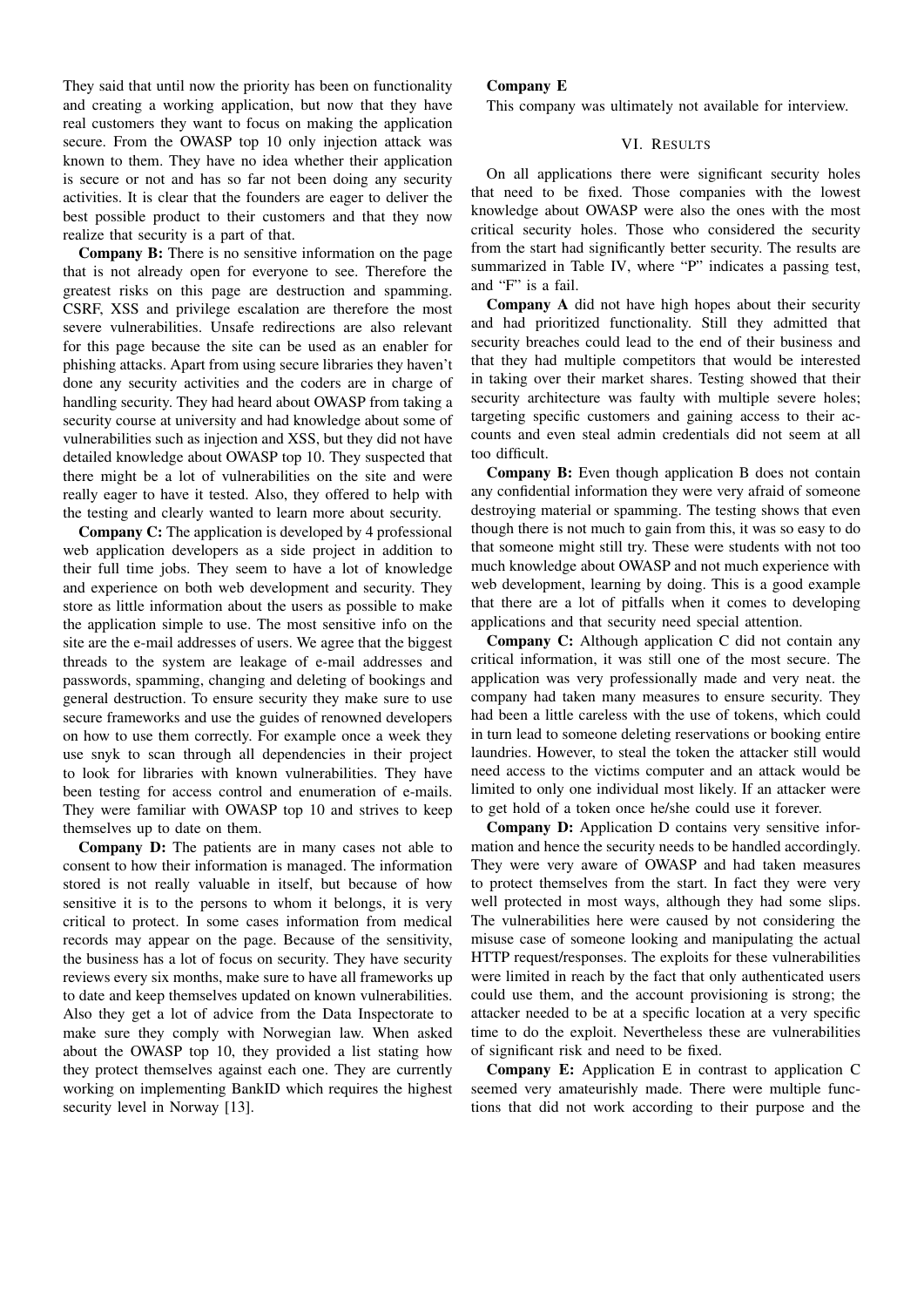| <b>TABLE III</b>            |  |  |  |  |  |  |  |
|-----------------------------|--|--|--|--|--|--|--|
| <b>SUMMARY OF COMPANIES</b> |  |  |  |  |  |  |  |

|           | Outsourcing    | Information sensitivity | Knowledge about OWASP | Web Development Experience |  |  |
|-----------|----------------|-------------------------|-----------------------|----------------------------|--|--|
| Company A | Yes            | Medium/High             | Low                   | Low                        |  |  |
| Company B | No.            | Low                     | Low                   | Low                        |  |  |
| Company C | No.            | Low.                    | Medium                | High                       |  |  |
| Company D | N <sub>0</sub> | Very High               | High                  | Medium                     |  |  |
| Company E | No             | High                    |                       |                            |  |  |

TABLE IV SUMMARY OF RESULTS

|           | A1           | A2 | AA <sup>3</sup> | A4           | A5           | A6. | A7 | A8 | A9 | A10 |
|-----------|--------------|----|-----------------|--------------|--------------|-----|----|----|----|-----|
| Company A | $\mathbf{P}$ | F  | P               | P            | - F          | F   | P  | F  | F  | P   |
| Company B | F            | F  | $\mathbf{P}$    | - F          | F            | F   | F  | F  | P  | P   |
| Company C | $\mathbf{P}$ | F  | P               | $\mathbf{P}$ | $\mathbf{P}$ | P   | P  | F  | P  | P   |
| Company D | $\mathbf{P}$ | F  | P               | -F           | $\mathbf{P}$ | F   | F  | P  | F  | P   |
| Company E | P            | F  | P               | P            | P            | F   | P  | P  | P  | F   |

password policy was inconsistent. Simple functions like setting the password didn't work at all. In despite of this the application was really secure. Looking at the HTTP packet capture almost none of the requests had the site as host, but in their place were Google, Facebook, Stripe and other third parties. When inspecting the responses they were particularly well configured. So was their Firebase server. When targeting the search to request that were actually handled by the target application we found a redirect vulnerability that could be used to perform a phishing attack. Also even though all critical transactions went through third party code, the less critical parts of the site was not configured to be very secure. We believe that this illustrates that using secure third party code and sample code is a very good help for inexperienced developers to make bullet proof applications.

The results of this project are consistent with the view that, regardless of the security needs of an application, those who consider security from the start make significantly more secure applications. This is illustrated by the findings on company A, B, C and D. A and B had very different security needs, but what they had in common was that they had not yet considered security. The two applications in turn showed a lot of security holes. On the other side there were application C and D, where C had very low security need and D had very high. They both were very up to date on OWASP and had implemented multiple measures to make secure applications. The application in turn showed few security holes and the vulnerabilities found were in general limited in reach.

The results also provide additional weight to the findings of Bau et al. [6] that argued that start-ups make more secure applications because they are more motivated. Application A, which was the only application that was outsourced, was also the application with the most severe security holes. This is despite of having high security needs.

Findings on application E also shows that secure third party code and samples from big actors make a big difference when smaller en slightly inexperienced companies develop applications. Whenever third party code was being used the security was exceptional. This material is a great contribution to the overall security on the web.

## VII. DISCUSSION

## *A. Is security a concern?*

It varied how much the start-ups were concerned about security. While company C and D had clear goals on how to secure their application and could name a number of measures that they did to maintain security, Company A and B agreed that security was important but did not seem to realize to what extent before the interview. Company A and B also did not know if their applications were secure or not, and did not do anything to accomplish a secure application. After being in touch with many companies in regards to this thesis there is a clear division in attitudes towards security. Some companies were very eager to participate in the project, always replied to e-mails in timely manner and always provided us with any additional information or documents needed. The four companies already mentioned were all very grateful to have their application tested and asked for advice on how to move forward and improve their security. On the other side, the majority of companies we approached said that they did not have time, did not want to commit, or were in general very hard to get a hold on. We were also in contact with several more companies that said that they wanted to participate but then they did not have time to meet us or answer our questions or we were not able to get in contact with them. It can be mentioned here that the time required from the company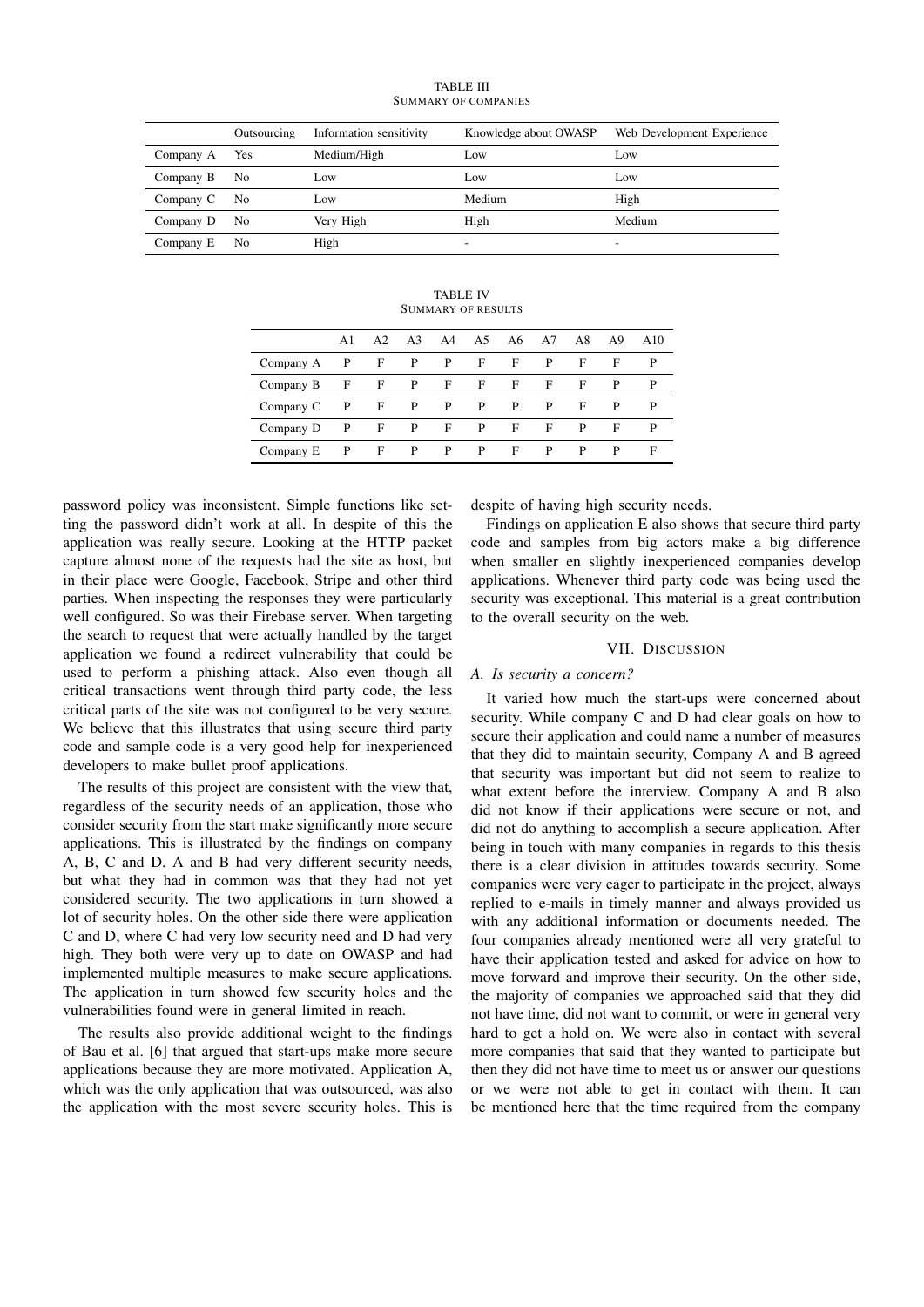side was answering a ten minute questionnaire and having a 30 minute interview. It is very possible that many of these companies were going through a hectic phase. It obviously takes a lot of time and effort to start a business. However, because security require special attention, if the attitude toward security is "we don't have time" and "It will have to wait until later", it is likely that security is not well preserved. As seen in the literature review, the reason why many companies fail on security is because it is considered too expensive and it is not prioritized. Company E did not answer our e-mails for months and we had to send multiple reminders. In the end when we decided to move forward without them we finally heard from them again. We decided to test them because we were curious to see if this attitude was reflected in some way in the security of the application. Because they did not show up for the interview we scheduled, we cannot say anything about how they work with security. Based on what we have seen during testing we would say that they rely on third party code to be secure, and that they themselves do not know how to develop secure code. This conclusion is based on the observation that security was very high on all requests made to third parties and extremely low on request made to the target application.

# *B. Do they have knowledge about common resources and tools?*

None of the companies had done any prior testing of the security and hence did not use any testing tools for either static analysis or penetration testing. Company C and D both used dependency checkers and framework specific defenses to secure their applications. They also had a lot of knowledge about OWASP top 10 and company D had even done a big risk analysis. Company D were also in contact with multiple institutions to give advise and evaluate their security. Company A and B had some knowledge about OWASP but not a lot, and were not very aware of the specific OWASP top 10 vulnerabilities. All of them used third party code to handle specifically sensitive transactions like log in and credit card information. Company E used Firebase that really helped them come a long way securing their application. This can be considered a tool to achieve secure applications.

# *C. Are their applications protected against OWASP top 10?*

All the applications contained at least one vulnerability although the severity of them differed. Overall we would say that both application C and D passed the OWASP top 10 penetration test as they had no high risk vulnerabilities. That being said the both have vulnerabilities that need to be fixed. Specifically the information leakages and the missing function level access control in application D were not insignificant. However, there will always be vulnerabilities in all applications and what is important to consider is the risk connected to them and whether the specific security needs of that application is maintained. In our opinion security on application C and D is good enough; the security is well enough maintained.

Application A and B were not well protected against OWASP top 10 with several high severity vulnerabilities. That being said, we would still feel safe using application B as it did not contain any security holes that would affect the user, also because there is no need to provide any sensitive information. If someone decided to take down application B, they probably would succeed. Although all the critical transactions on application E were handled in a secure way, they still had one high severity vulnerability present on the page.

# *D. Do Start-ups cover the basic needs when it comes to software security?*

Considering whether the basic security needs are covered basically comes down to whether they are protected against OWASP top 10 or not. We would say that Application C and D definitely cover the basic needs that are required. There is compliance between the security needs of the application and the actual security obtained. Application A and B both did not provide even the most basic security needs. They were not well protected against basic attacks like brute forcing and SQL injection which would be the first any person with little security knowledge would try.

Application E was well protected against most vulnerabilities and all critical transactions and sensitive information were handled in a secure way. Still we would not feel safe uploading private documents on this site as we are not confident that they would be handled in a secure way throughout the application. They rely too much on third party code and the performance of the application did not demonstrate any knowledge or effort to secure the information. We feel that they do not ensure that the information is handled in a secure way, but simply assume that it is because they are using third part code. We also believe that a more thorough penetration test not limited to OWASP top 10 or the time constraints on this project might reveal more security flaws.

# *E. Are there tools that can help start-ups uncover vulnerabilities in a fast and easy way?*

There are definitely a lot of tools that start-ups can use to help them improve security that are both free and easy to use. Snyk and Node Security Project are two examples of dependency checkers that help maintain up to date components in an automatic way. Other dependency checkers exist for frameworks not covered by these two. Furthermore, we were really impressed by Firebase both on the security level maintained and how user friendly and easy to use it was. Third party code that will handle financial transactions, log-in and storage of sensitive information is gold for inexperienced developers wanting to develop secure applications.

Kali Linux comes with a wide range of security testing tools. There is a single thing to download and set up, and it is free. Furthermore, it is very common and well used, and there exist a lot of tutorials online. On Kali Linux the specific tools found useful were, Burp Suite, openSSL, whatweb, nikto and nmap. Static analysis tools were not used in this project, but